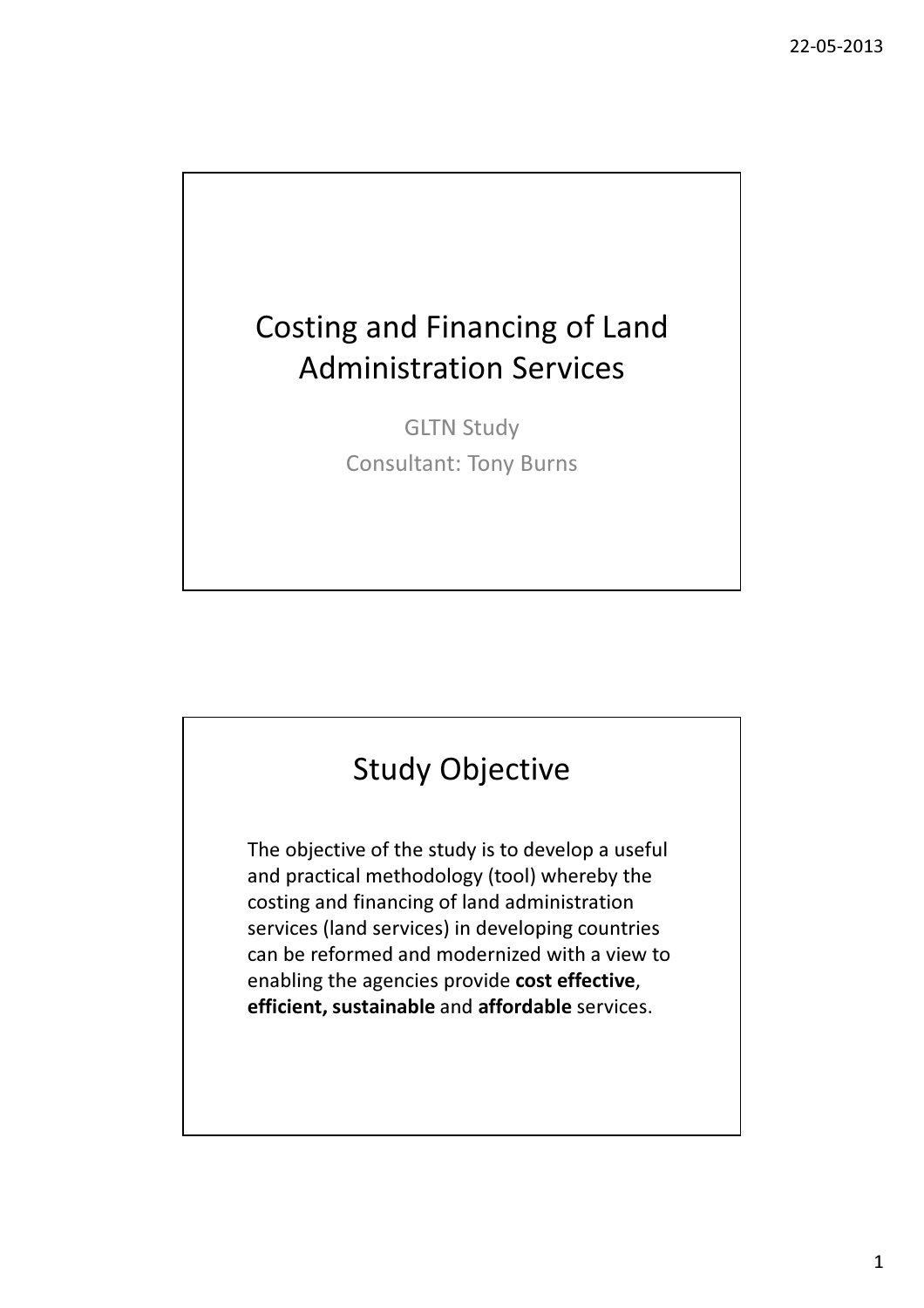## Methodology

- Clarify objectives and scope
- Prepare questionnaires
- Test Questionnaires
- Gather case study data
- Prepare report (data analysis, best practices, recommendations)
- Review/validation of report
- Prepare dissemination material

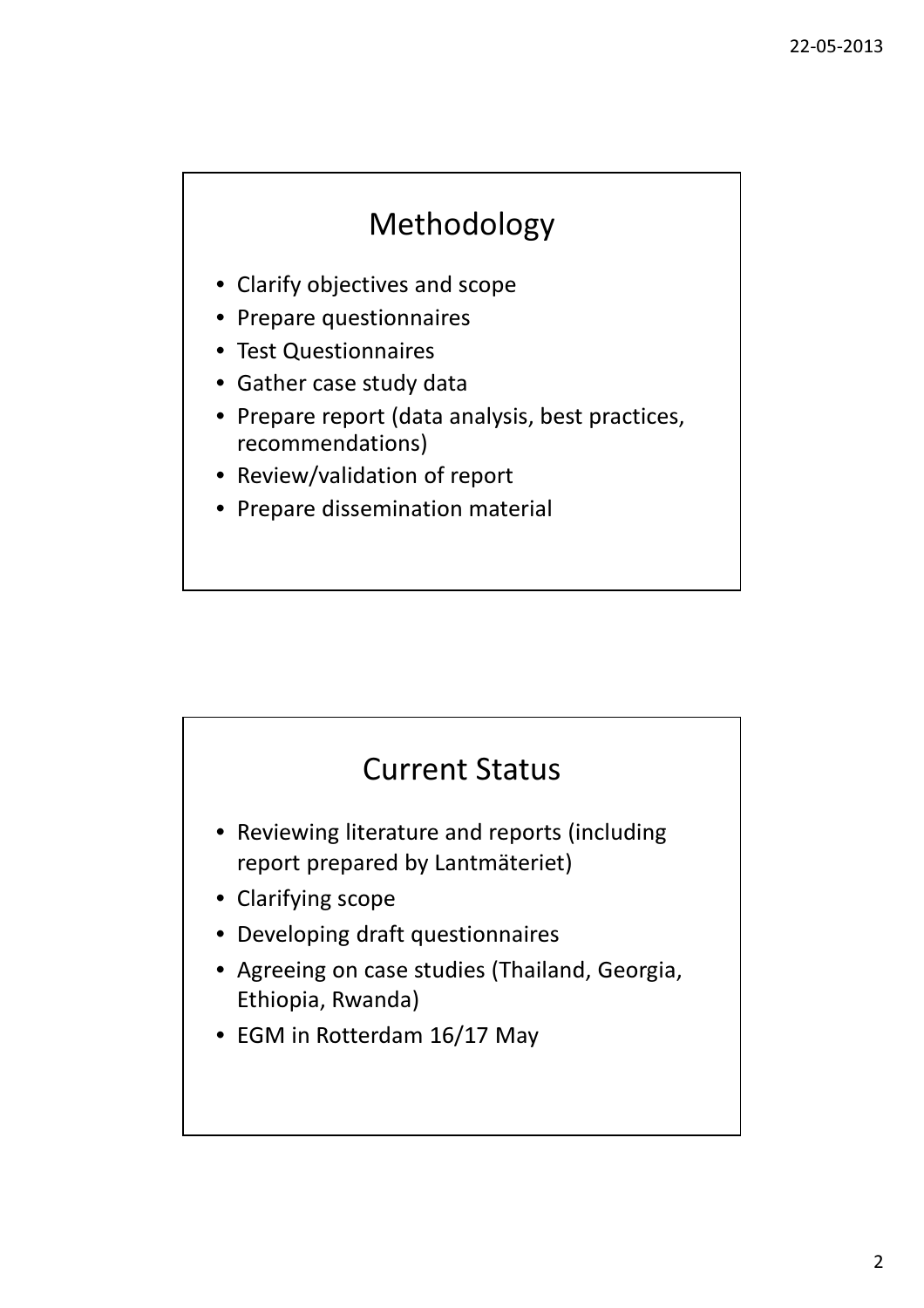## Challenges

- Definition of 'land administration services', or 'land services'
- Definition of 'land revenue'
	- Annual property/land taxes (ground rent, lease payments, school levies, LGA rates, utility fees (water, sewerage, etc.) etc)
	- Transaction fees and taxes (fees, stamp duty, capital gains tax, etc.)
	- Other revenue (permits/approvals, sale of maps/data, GRN/CORS revenue, fees for registration of professionals, etc.)
	- Sale of state land (including urbanisation)

### • Sharing of revenue

- Levels of government
- Private service providers

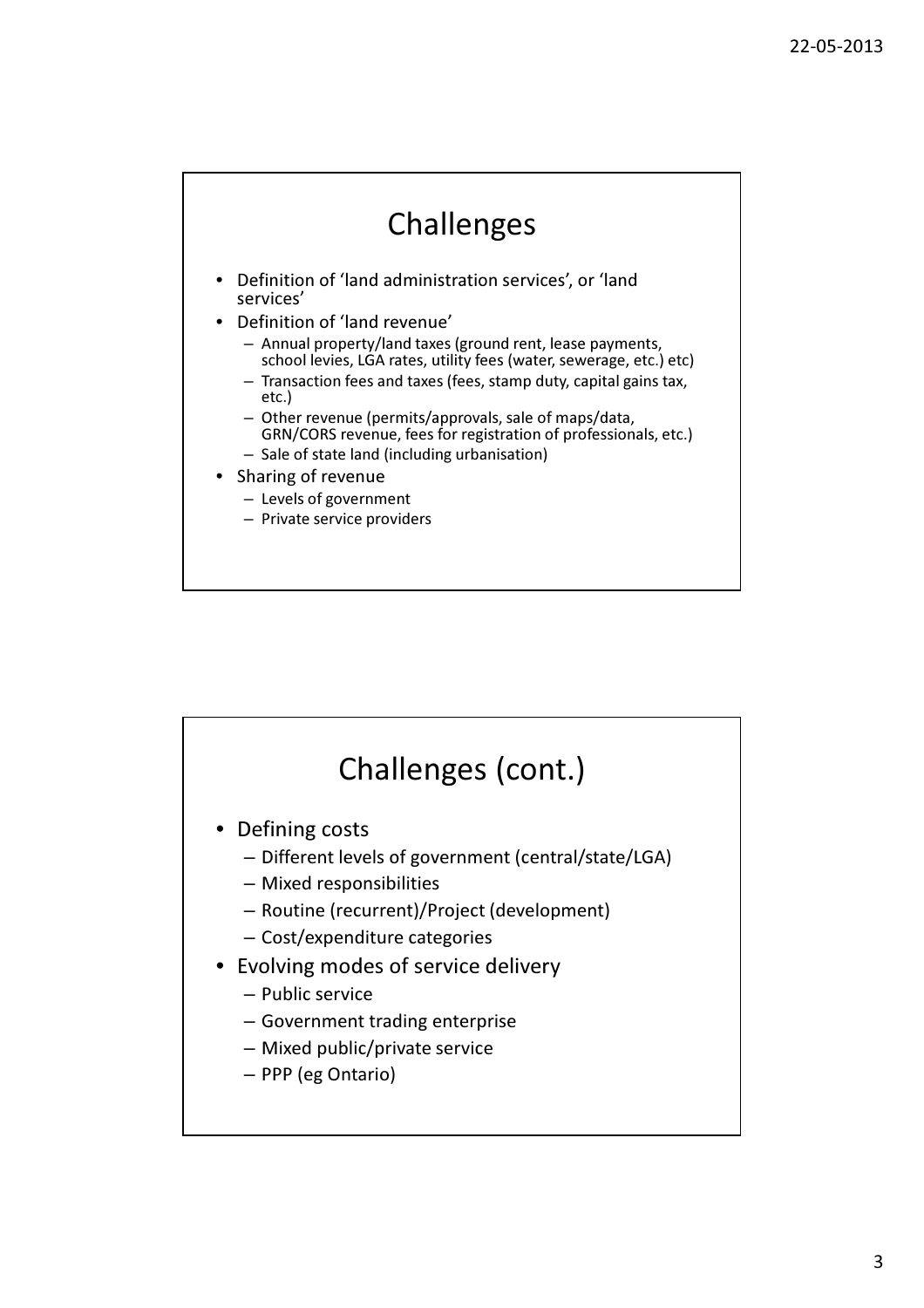|                                  | Simple / Low Cost                                                                                     |                                                                         | <b>Complex / High Cost</b>                                   |                                                                                                      |  |  |
|----------------------------------|-------------------------------------------------------------------------------------------------------|-------------------------------------------------------------------------|--------------------------------------------------------------|------------------------------------------------------------------------------------------------------|--|--|
| Registration<br>Deed             | Claims / Grant                                                                                        | Deeds with indices and<br>standard forms                                | Deeds, indices,<br>standard form, linked to map              |                                                                                                      |  |  |
| Registration<br>Title            | No guarantee,<br>simple spatial sketch or<br>graphical map,<br>limited access to<br>historical record | Guarantee, coordinated<br>cadastre<br>Some access to<br>historical data |                                                              | Guarantee<br><b>Digital Cadastral</b><br><b>Database</b><br>online access to<br>full historical data |  |  |
| <b>Land Records</b>              | Manual copy<br>limited backup/ archive<br>No policy for doc retention                                 | Scanned copy<br>(indexed)                                               | Scanned, data entry<br>for extraction                        |                                                                                                      |  |  |
| Customary<br>Records             | Oral                                                                                                  | Letters of allocation                                                   | Allocation recorded<br>and mapped                            | Recorded and<br>mapped digitally                                                                     |  |  |
| Survey                           | Tape / plane table                                                                                    | Graphical / Digitized                                                   |                                                              | <b>Fully Coordinated</b>                                                                             |  |  |
| <b>Service Delivery</b>          | <b>Centralised Government</b>                                                                         | Decentralised                                                           |                                                              | Deconcentrated                                                                                       |  |  |
| <b>Role of Private</b><br>Sector | None                                                                                                  | Some services<br>(survey, notary<br>prepare contract)                   | Service largely<br>outsourced, State<br>remains as regulator | Fully<br>outsourced<br>(PPP)                                                                         |  |  |

| Coverage               | Limited cadastral map base<br>Few registered parcels | >50% cadastral map base<br><50% registered parcels | Complete cadastral map base<br>Complete register of parcels |  |
|------------------------|------------------------------------------------------|----------------------------------------------------|-------------------------------------------------------------|--|
|                        | High density urban areas                             | Widespread of urban properties                     | Urban and rural area properties                             |  |
|                        | registered                                           | registered                                         | registered                                                  |  |
| Participation          | Low awareness                                        |                                                    | <b>High level of awareness</b>                              |  |
|                        | Limited access                                       |                                                    | Ease of access                                              |  |
|                        | High fees for services                               |                                                    | Low service fees                                            |  |
|                        | Non-transparent services                             | Transparent and predictable services               |                                                             |  |
|                        | Pre-requisite conditions to participate in           |                                                    | Limited pre-requisites to participate                       |  |
|                        | formal system<br>Individual tenure recorded only     |                                                    | All tenure types recorded                                   |  |
| <b>Taxes and Fees</b>  | Poor record s of eligible tax payers                 |                                                    | Comprehensive record s of eligible tax payers               |  |
|                        | Limited information on market activity to support    |                                                    | Substantial market activity to support ad valorem           |  |
|                        | determination of ad valorem fees                     |                                                    | fee setting                                                 |  |
|                        | Complicated, arbitrary schedule of fees              |                                                    | Clear, known and published schedule of fees                 |  |
|                        | Arbitrary and unclear exemptions                     |                                                    | Clear and known unclear exemptions                          |  |
| <b>Market Activity</b> | Low level of market activity captured                |                                                    | High level of market activity captured                      |  |
|                        |                                                      |                                                    |                                                             |  |
|                        |                                                      |                                                    |                                                             |  |
|                        |                                                      |                                                    |                                                             |  |
|                        |                                                      |                                                    |                                                             |  |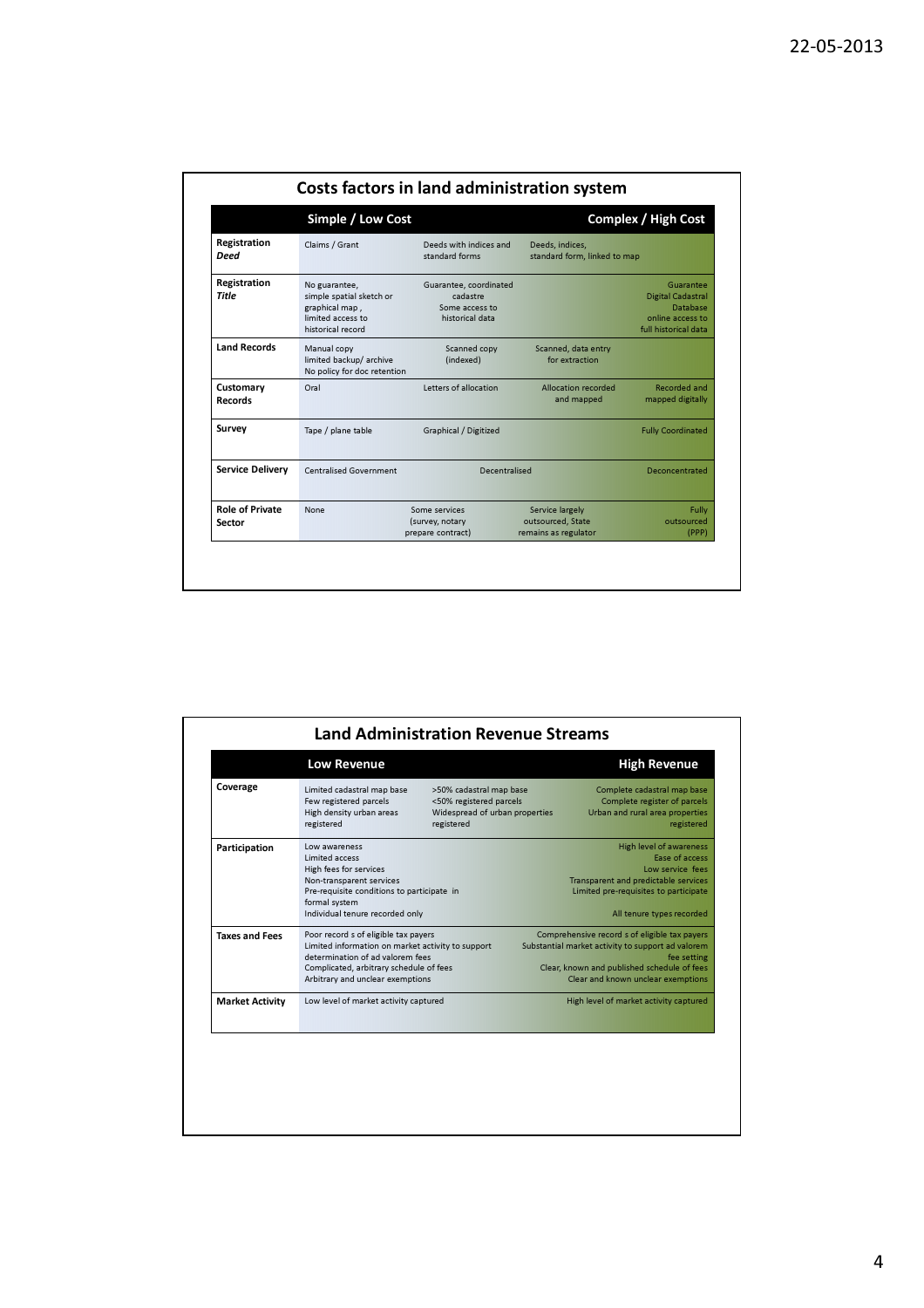|                         | <b>Financing Model Structure</b>     |                                          |                                                     |  |
|-------------------------|--------------------------------------|------------------------------------------|-----------------------------------------------------|--|
| <b>Delivery Model</b>   | Public Finance and<br>Administration | State / Government Trading<br>Enterprise | Public Private Partnership                          |  |
| <b>Finance Base</b>     | Tax / Revenue                        |                                          | Cost recovery                                       |  |
| <b>Financial Return</b> | Annual taxation                      |                                          | <b>Transaction bases</b>                            |  |
| <b>Tax and Fee Base</b> | Fixed rate<br>Set nominal fees       | Fees based on cost recovery              | Ad valorem rates<br>Fees based on transaction value |  |
| Revenue<br>Retention    | Consolidated revenue                 | Partly consolidate revenue               | Decentralised revenue                               |  |
|                         |                                      |                                          |                                                     |  |

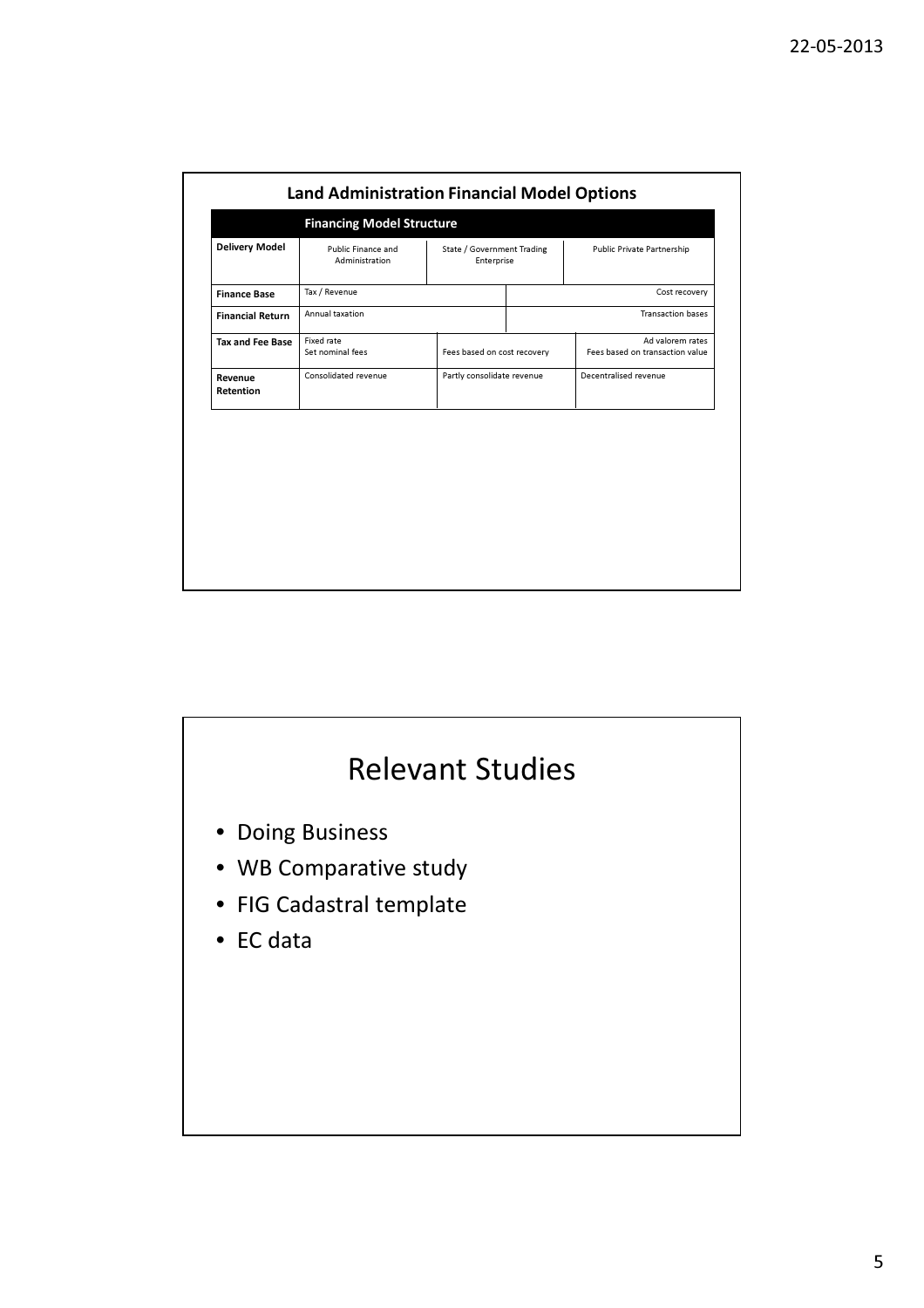### **WB Land Administration Comparative Study (2003) TABLE IV. PROPERTY MARKET AND MAINTENANCE DETAILS**

| <b>ACTIVITY</b>                                                                            | Total | Comments                                                                |
|--------------------------------------------------------------------------------------------|-------|-------------------------------------------------------------------------|
| 1. Total number of registrations per annum<br>(distinguish those done as part of project). |       | Specify year(s)                                                         |
| 2. Total number of sales, mortgages and lease<br>transactions per annum.                   |       | Specify year(s) and include data for<br>pre-project period if possible  |
| 3. Ratio (expressed as a %) of transactions to<br>total property units in the country.     |       | Distinguish between urban and rural                                     |
| 4. Ratio of staff numbers to numbers of<br>registrations per day                           |       |                                                                         |
| 5. Average time taken to produce official title<br>search certificate                      |       |                                                                         |
| 6. Average time taken to complete<br>registration.                                         |       | Distinguish between first and<br>subsequent registrations if possible   |
| 7. Registry running costs divided by numbers of<br>registrations.                          |       | Distinguish between sporadic and<br>systematic registration if possible |
| 8. Cost for general registry information                                                   |       |                                                                         |
| 9. Cost for official title search certificate (for<br>notary use)                          |       | State range if fees vary with type of<br>property.                      |
| 10. Cost of notary/lawyer/intermediary                                                     |       | State range if fees vary with type of<br>property                       |
| 11. Cost of other investigations                                                           |       |                                                                         |
| 12. Cost of registration                                                                   |       | State range if fees vary with type of<br>property                       |

| <b>ACTIVITY</b>                                                                                             | Total | Comments                                                                                                                      |
|-------------------------------------------------------------------------------------------------------------|-------|-------------------------------------------------------------------------------------------------------------------------------|
| 13. Transaction Fees                                                                                        |       | State range if fees vary with type of<br>property                                                                             |
| 14. Total transaction cost to proprietor                                                                    |       |                                                                                                                               |
| 15. Annual budget provided by Govt. Treasury:<br>Registry<br>a.<br>Cadastre Office(s)<br>h <sub>1</sub>     |       |                                                                                                                               |
| 16. Overall annual revenue (including 15):<br>Registry<br>a.<br>Cadastre Office(s)<br>h <sub>1</sub>        |       |                                                                                                                               |
| 17. Survey cost (parcel subdivision)                                                                        |       | Give range and factors affecting cost<br>(also indicate if private/state surveyors)                                           |
| 18. Cost of cadastral certificate (if required)                                                             |       |                                                                                                                               |
| 19. Payments from indemnity fund (if it exists)                                                             |       |                                                                                                                               |
| 20. Average daily salary of normal worker                                                                   |       | Provide general cost of living indicators<br>if available                                                                     |
| 21. Total average transaction cost:<br>sale<br>subdivision<br>$\overline{\phantom{0}}$<br>mortgage<br>lease |       | State range if costs vary with type of<br>property                                                                            |
| 22. No. of days work required to pay transaction<br>cost                                                    |       | 21 divided by 20                                                                                                              |
| 23. Transaction fee as a percentage of average<br>property market prices.                                   |       | Specify cost for different types of<br>property (city, rural, peri-urban, etc.)                                               |
| 24. Annual operational costs:<br>registry office(s)<br>cadastral office(s)                                  |       | If decentralized structure give costs for<br>representative cases. Costs should<br>relate only to legal cadastral activities. |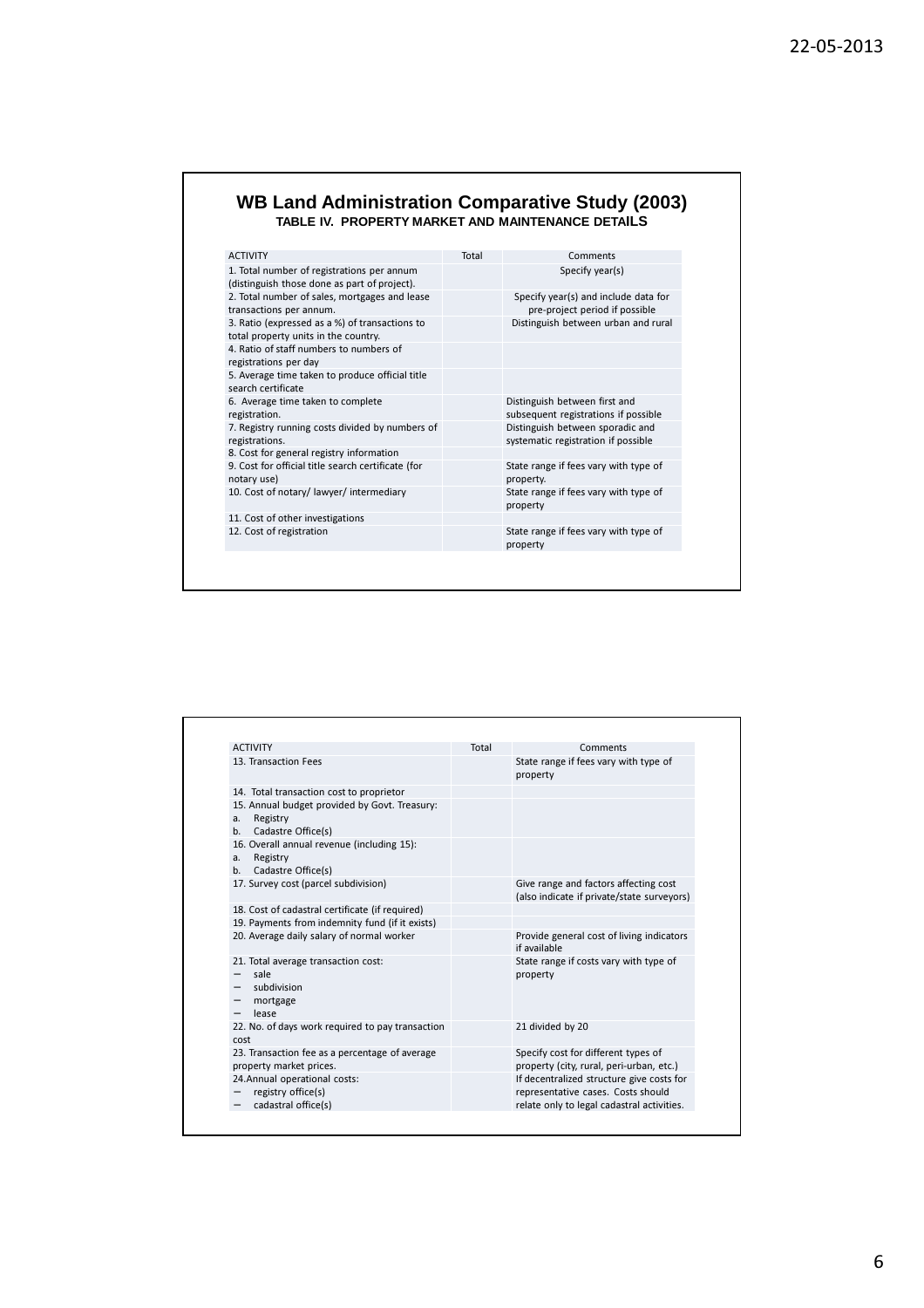

|                | The following financial information applies for the year ending [month] 200[yr] and is in [                | I (unit of |
|----------------|------------------------------------------------------------------------------------------------------------|------------|
|                | currency)<br>Annual registry/cadastre running cost (expenditure):                                          |            |
|                | -land registry (if available as a separate budget)                                                         |            |
| $\overline{7}$ | - cadastre (if available as a separate budget)                                                             |            |
|                | - combined land registry and cadastre budget                                                               |            |
|                | - other costs [please specify]                                                                             |            |
|                | Total annual land registry revenue:                                                                        |            |
|                | If possible, indicate the breakdown of this revenue:<br>(Mark with "" if using an estimate, e.g. *12,000)  |            |
|                | - from Stamp Duty                                                                                          |            |
| 8              | - from Registration Fees                                                                                   |            |
|                | - from Capital Gains Tax                                                                                   |            |
|                | - from Transfer Tax                                                                                        |            |
|                | - other [please specify]                                                                                   |            |
|                | Total revenue received from cadastral services:                                                            |            |
|                | If possible, indicate the breakdown of this revenue:<br>(Mark with "*' if using an estimate, e.g. *12,000) |            |
| 9              | - from sale of maps / data                                                                                 |            |
|                | - from survey services                                                                                     |            |
|                | - from mapping services                                                                                    |            |
|                | - other [please specify]                                                                                   |            |

#### 7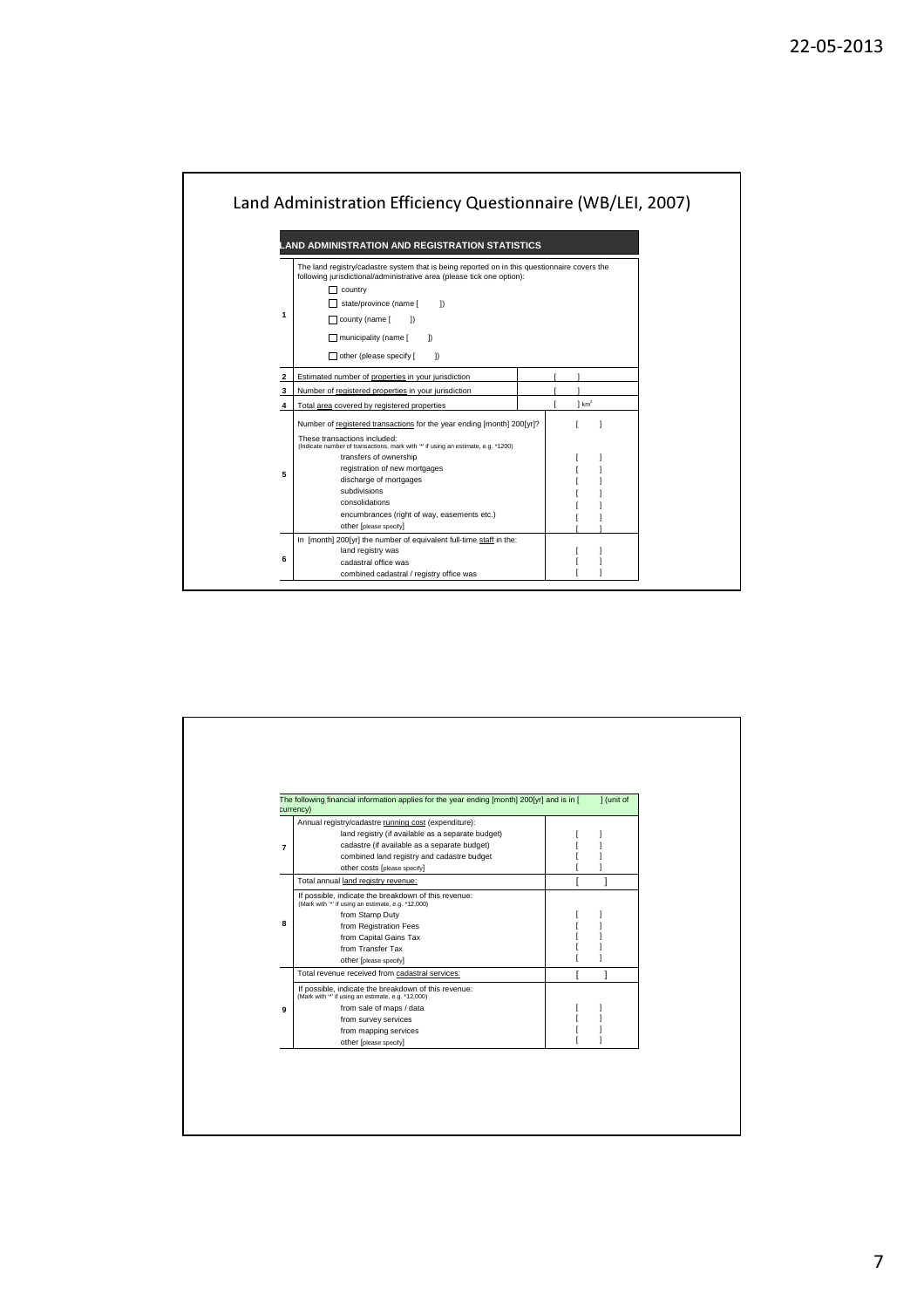### Thailand – Revenue/Transactions 1997-2001

|                         |                               | year ending 30/9/97 |                | year ending 30/9/98 |                | year ending 30/9/99 |                | year ending 30/9/00 |                |                     |                |
|-------------------------|-------------------------------|---------------------|----------------|---------------------|----------------|---------------------|----------------|---------------------|----------------|---------------------|----------------|
| No.                     | Type                          |                     |                |                     |                |                     |                |                     |                | year ending 30/9/01 |                |
|                         |                               | Number              | Revenue (US\$) | Number              | Revenue (US\$) | Number              | Revenue (US\$) | Number              | Revenue (US\$) | Number              | Revenue (US\$) |
| 1                       | Transfer fee                  | 3.467.749           | 471,874,009    | 2.407.380           | 204,398,718    | 2.316.508           | 190.939.643    | 2.380.897           | 200,740,080    | 2,439,284           | 181.621.831    |
| $\overline{\mathbf{c}}$ | Title issuance fee            | 710,688             | 833.682        | 992.030             | 712,702        | 619.905             | 660,565        | 531.083             | 507.782        | 350,726             | 336,052        |
| $\overline{\mathbf{3}}$ | Certificate of Utilisation is | 35,056              | 32.941         | 39.647              | 18,935         | 25,112              | 19.078         | 11,027              | 15,543         | 10,203              | 16,205         |
| $\overline{4}$          | Survey fee                    |                     | 963,560        |                     | 536,053        |                     | 608,354        |                     | 808,154        |                     | 662,259        |
| 5                       | Miscellaneous fee             | 872,455             | 846,958        | 833.095             | 543,185        | 891,513             | 620,272        | 937.244             | 691,306        | 977,444             | 661,359        |
| 6                       | Other fee                     | 300.299             | 1,517,959      | 276,090             | 908,007        | 210,862             | 758,502        | 240,641             | 725,492        | 249,120             | 698,727        |
| 7                       | Boundary mark stone           |                     | 1.668.682      |                     | 1.346.416      |                     | 1.075.272      |                     | 922.325        |                     | 733,372        |
| 8                       | income tax (capital gain ta   |                     | 276.225.335    |                     | 130.741.637    |                     | 131.635.751    |                     | 148.022.387    |                     | 147,120,748    |
| $\mathbf{Q}$            | stamp duty                    |                     | 54,013,848     |                     | 20.969.437     |                     | 18.943.011     |                     | 22.632.505     |                     | 17.833.279     |
| 10                      | Special business tax          |                     |                |                     |                |                     | 75.692.739     |                     | 100.428.877    |                     | 4.648.149      |
|                         | Total                         | 5,386,247           | 807,976,975    | 4,548,242           | 360,175,090    | 4,063,900           | 420,953,187    | 4.100.892           | 475,494,451    | 4.026.777           | 354,331,983    |
|                         |                               |                     |                |                     |                |                     |                |                     |                |                     |                |
|                         |                               |                     |                |                     |                |                     |                |                     |                |                     |                |
|                         |                               |                     |                |                     |                |                     |                |                     |                |                     |                |
|                         |                               |                     |                |                     |                |                     |                |                     |                |                     |                |
|                         |                               |                     |                |                     |                |                     |                |                     |                |                     |                |
|                         |                               |                     |                |                     |                |                     |                |                     |                |                     |                |
|                         |                               |                     |                |                     |                |                     |                |                     |                |                     |                |
|                         |                               |                     |                |                     |                |                     |                |                     |                |                     |                |
|                         |                               |                     |                |                     |                |                     |                |                     |                |                     |                |
|                         |                               |                     |                |                     |                |                     |                |                     |                |                     |                |
|                         |                               |                     |                |                     |                |                     |                |                     |                |                     |                |

Summary of BOR Budget 2000/2001 Punjab Province, Pakistan **Sub-Total HQ Sub-Total Districts Total Sub-Total HQ Sub-Total Districts Total Sub-Total HQ Sub-Total Districts Total Establishment Ch**<br>Pay of officers<br>Pay of other staff<br>Regular allowances Pay of officers 9,944,000 81,536,000 91,480,000 167,126 1,370,353 1,537,479 5.7% 6.4% 6.3% Pay of other staff 69,535,000 566,879,000 636,414,000 1,168,655 9,527,378 10,696,034 40.2% 44.7% 44.1% Regular allowances 49,835,000 358,984,000 408,819,000 837,563 6,033,345 6,870,908 28.8% 28.3% 28.3% Other allowances (excluding TA) 1,203,000 4,447,000 5,650,000 20,218 74,739 94,958 0.7% 0.4% 0.4% **Total Establishment Charges 130,517,000 1,011,846,000 1,142,363,000 2,193,563 17,005,815 19,199,378 75.4% 79.7% 79.2% Purchase of Durable Goods 5,480,000 210,000 5,690,000 92,101 3,529 95,630 3.2% 0.0% 0.4% Repairs and Maintenance of Durable Goods and Works 3,200,000 21,841,000 25,041,000 53,782 367,076 420,857 1.8% 1.7% 1.7% Commodities and Services** Transport 7,512,000 80,610,000 88,122,000 126,252 1,354,790 1,481,042 4.3% 6.4% 6.1% Communication 4,762,000 60,097,000 64,859,000 80,034 1,010,034 1,090,067 2.8% 4.7% 4.5% Utilities 8,400,000 70,512,000 78,912,000 141,176 1,185,076 1,326,252 4.9% 5.6% 5.5% Office Stationary 1,858,000 11,987,000 13,845,000 31,227 201,462 232,689 1.1% 0.9% 1.0% 2 Printing and Publication 7,374,000 2,598,000 9,972,000 123,933 43,664 167,597 4.3% 0.2% 0.2% 0.2% 0.2% 0.2%<br>2.178,000 2,150,000 2,150,000 18,1228,000 18,118 36,134 54,252 0.6% 0.2% 0.2% Uniform and Liveries 73,000 447,000 520,000 1,227 7,513 8,739 0.0% 0.0% 0.0% Newspapers, Periodicals and Books 169,000 1,404,000 1,573,000 2,840 23,597 26,437 0.1% 0.1% 0.1% Other commodities and services 2,607,000 5,389,000 7,996,000 43,815 90,571 134,387 1.5% 0.4% 0.6% **Total Commodities and Services 33,833,000 235,194,000 269,027,000 568,622 3,952,840 4,521,462 19.6% 18.5% 18.7% Total 173,030,000 1,269,091,000 1,442,121,000 2,908,067 21,329,261 24,237,328 100.0% 100.0% 100.0% Rs. US\$ %**